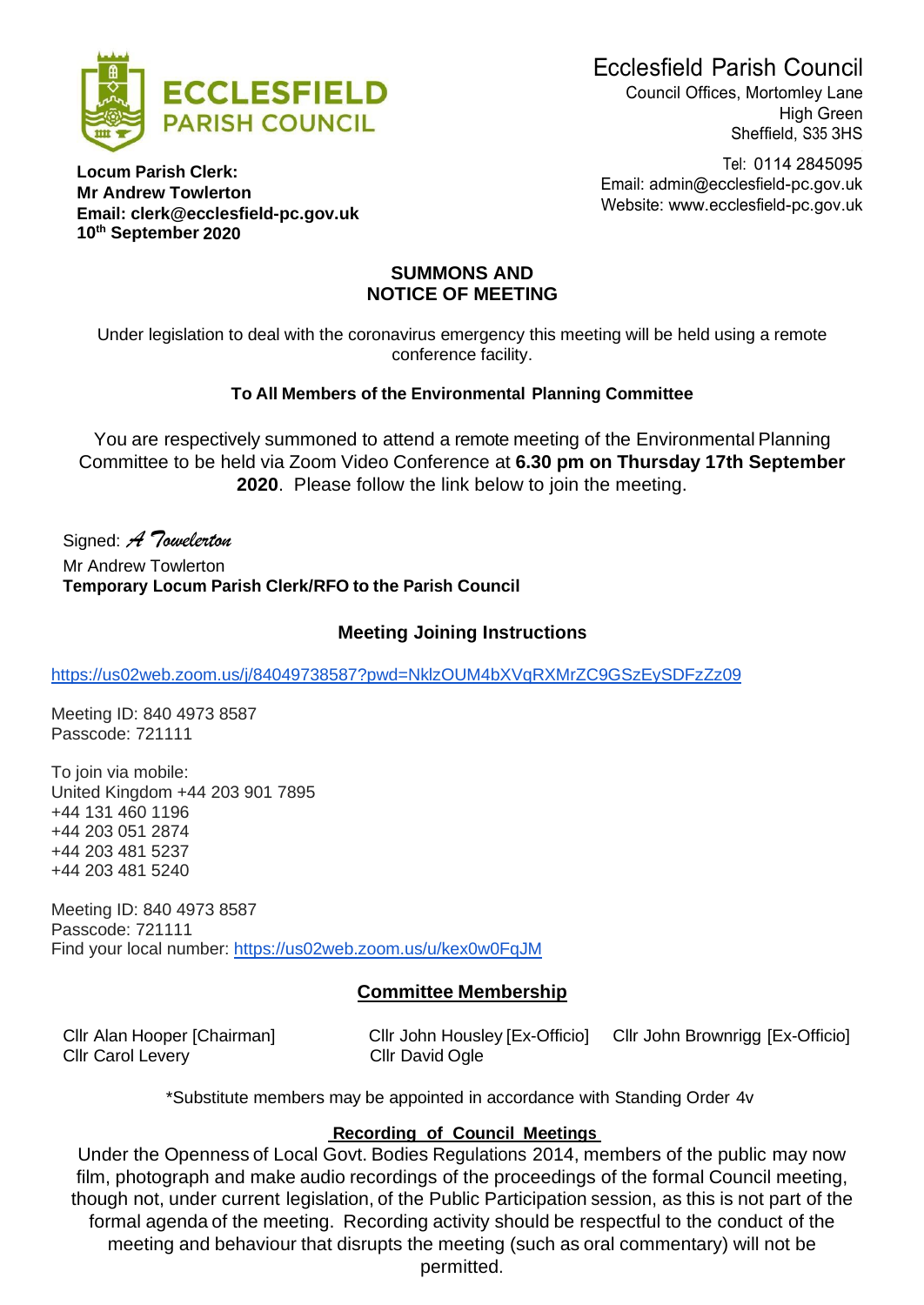# **Public Participation**

- Notice is given that at a time agreed by the meeting, 15 minutes may be set aside for members of the public to make representation on the business of the agenda for the meeting
- Any member of the public shall not speak for more than three minutes.
- A question asked by a Member of the Public during Public Participation shall not require a response or debate during the meeting though the Chairman may direct that a written response will be provided subsequent to the meeting.

## **PUBLIC BODIES (ADMISSION TO MEETINGS ACT)**

#### **1960**

Meetings shall be open to the public unless their presence is prejudicial to the public interest by reason of the confidential nature of the business to be transacted or for other special reasons. The public's exclusion from part or all of a meeting shall be by a resolution which shall give reasons for the public's exclusion in accordance with the Public Bodies (Admission to Meetings Act) 1960.

Ecclesfield Parish Council Page | 1

| <b>AGENDA</b>                                      |                                                                                                                                                                                                                                                                                         |  |  |  |  |  |
|----------------------------------------------------|-----------------------------------------------------------------------------------------------------------------------------------------------------------------------------------------------------------------------------------------------------------------------------------------|--|--|--|--|--|
|                                                    | 2020/30 Chairman's Opening Remarks                                                                                                                                                                                                                                                      |  |  |  |  |  |
| (FP)<br>To receive the Chairman's opening remarks. |                                                                                                                                                                                                                                                                                         |  |  |  |  |  |
|                                                    | Note: In accordance with the Remote Standing Orders Addendum, the Chairman will notify<br>those present about the holding of virtual meetings.                                                                                                                                          |  |  |  |  |  |
| 2020/31                                            | <b>Apologies and Reasons for Absence</b>                                                                                                                                                                                                                                                |  |  |  |  |  |
| (FP)                                               | To note apologies and approve reasons for absence.                                                                                                                                                                                                                                      |  |  |  |  |  |
|                                                    | 2020/32 Declarations of Interest                                                                                                                                                                                                                                                        |  |  |  |  |  |
| (FP)                                               | To consider any requests for dispensation                                                                                                                                                                                                                                               |  |  |  |  |  |
|                                                    | To note any declaration or interests not already declared under the members Code of Conduct<br>or members register of Disclosable Pecuniary Interests.                                                                                                                                  |  |  |  |  |  |
| 2020/33 Public Participation Session               |                                                                                                                                                                                                                                                                                         |  |  |  |  |  |
| (FP)                                               | To receive questions from members of the public under the direction of the Chairman and in<br>accordance with the Council's Standing Orders. (standing order 3 states that the public<br>participation session will be for no more than 15 minutes and a member of the public shall not |  |  |  |  |  |
|                                                    | speak for more than 3 minutes).                                                                                                                                                                                                                                                         |  |  |  |  |  |
| 2020/34<br>(FP)                                    | Exclusion of Press and Public - Public Bodies (Admission to Meetings Act)<br>1960                                                                                                                                                                                                       |  |  |  |  |  |
|                                                    | To consider the exclusion of the Press and Public in accordance with the Public Bodies<br>(Admissions to Meetings) Act 1960 Section 1 (2) due to the confidential nature of the business to<br>be transacted.                                                                           |  |  |  |  |  |
| 2020/35                                            | <b>Minutes</b>                                                                                                                                                                                                                                                                          |  |  |  |  |  |
| (FP)                                               | To consider the minutes of the Environmental Planning committee held on 17 August 2020<br>(attached).                                                                                                                                                                                   |  |  |  |  |  |
| 2020/36 Planning Matters                           |                                                                                                                                                                                                                                                                                         |  |  |  |  |  |
| (FP)                                               | 36.1 To note the list of planning applications considered for comment since the last meeting<br>and delegated to the Admin Officer in accordance with Council Policy.                                                                                                                   |  |  |  |  |  |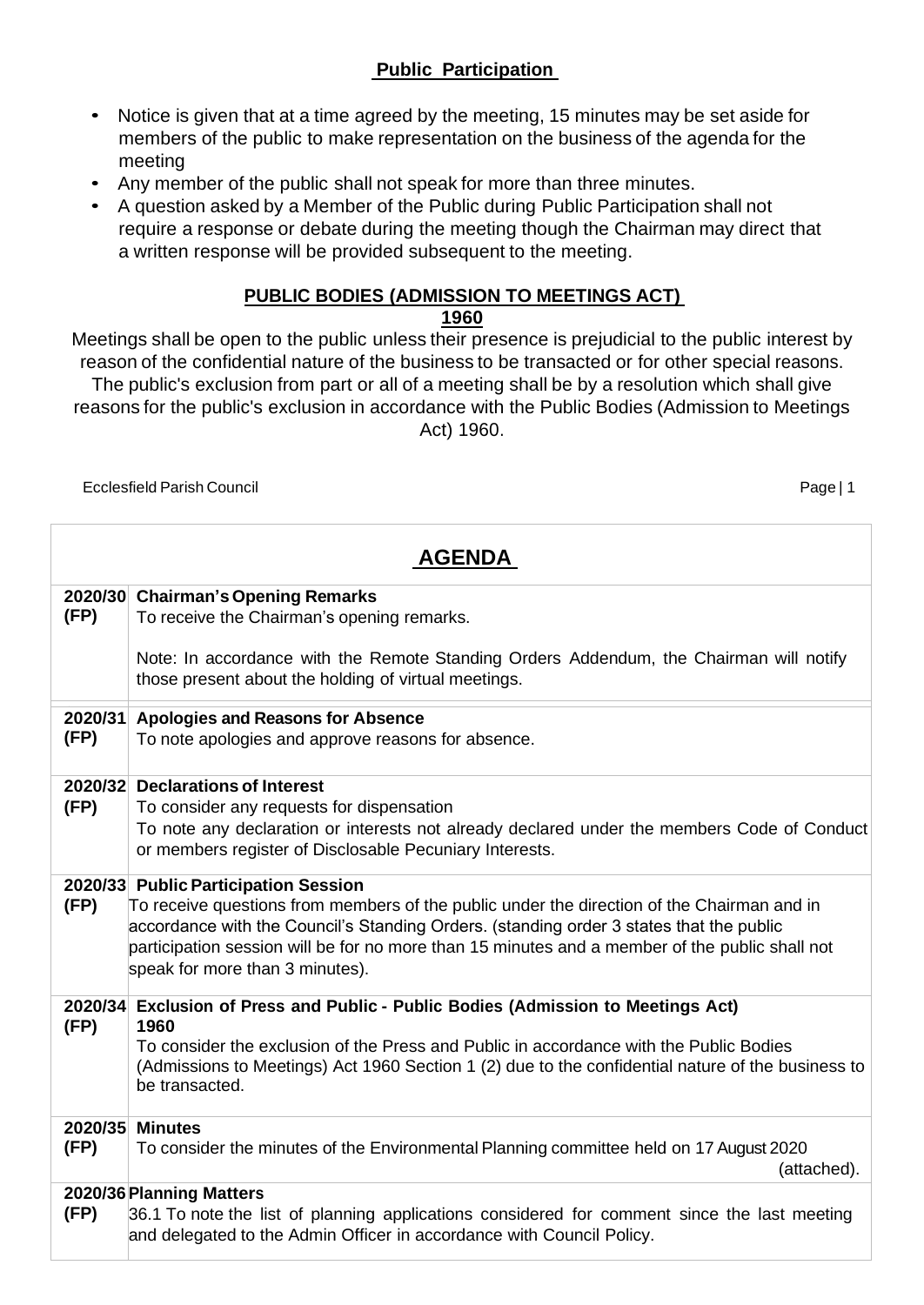| Date Rec                          | <b>Planning Ref</b> | <b>Site Location</b>                                          | <b>Brief Description of Proposal</b>                                                                                                                                                               | Date Due |
|-----------------------------------|---------------------|---------------------------------------------------------------|----------------------------------------------------------------------------------------------------------------------------------------------------------------------------------------------------|----------|
| 18 <sup>th</sup> August<br>2020   |                     | 20/026129/FUL 59 Smithy Carr<br>Avenue, Sheffield.S35<br>2Q   | Erection of single-storey front/side<br>extension and alteration to side<br>fenestration of dwellinghouse                                                                                          | 31/08/20 |
| 19th August<br>2020               |                     | 20/02785/HPN 48 Lound Side,<br>Sheffield, S35 2UR             | Single-storey rear extension to<br>dwellinghouse- the extension is<br>3.6m from the rear of the orginal<br>dwellinghouse, ridge height no<br>more than 3.4m and the height<br>of the eaves is 2.5m | 01/09/20 |
| 19 <sup>th</sup> August<br>2020   | 20/02652/FUL        | 64 Warren Lane,<br>Sheffield. S35 2YA                         | Erection of two-storey side<br>extension with integral garage<br>and single-storey rear<br>extension to dwellinghouse                                                                              | 01/09/20 |
| 19th August<br>2020               | 20/02659/FUL        | 70 Bridle Crescent,<br>Sheffield. S35 2QX                     | Erection of single-storey side<br>extension to dwellinghouse                                                                                                                                       | 02/09/20 |
| 25 <sup>th</sup> August<br>2020   | 20/01110/FUL        | 61 Blacksmith Lane,<br>Sheffield. S35 8NB                     | Erection of a single-storey<br>rear/side extension to<br>dwellinghouse (Amended plans<br>received 15 June 2020)                                                                                    | 08/09/20 |
| 2 <sup>nd</sup> September<br>2020 |                     | 20/02768/FUL 21 & 23 Hall Wood<br>Road, sheffield. S35<br>1TR | Alterations to no.s 21 & 23 Hall<br>Wood Road to form 1 x<br>dwellinghouse including raising of<br>roof height provision of 3 x front<br>dormer windows and rooflights                             | 16/09/20 |
| 8 <sup>th</sup> September<br>2020 | 20/02873/FUL        | 11 Creswick Lane,<br>Sheffield. S35 8NL                       | Erection of two-storey side<br>extension with Juliet balcony<br>to the rear of dwellinghouse                                                                                                       | 21/09/20 |